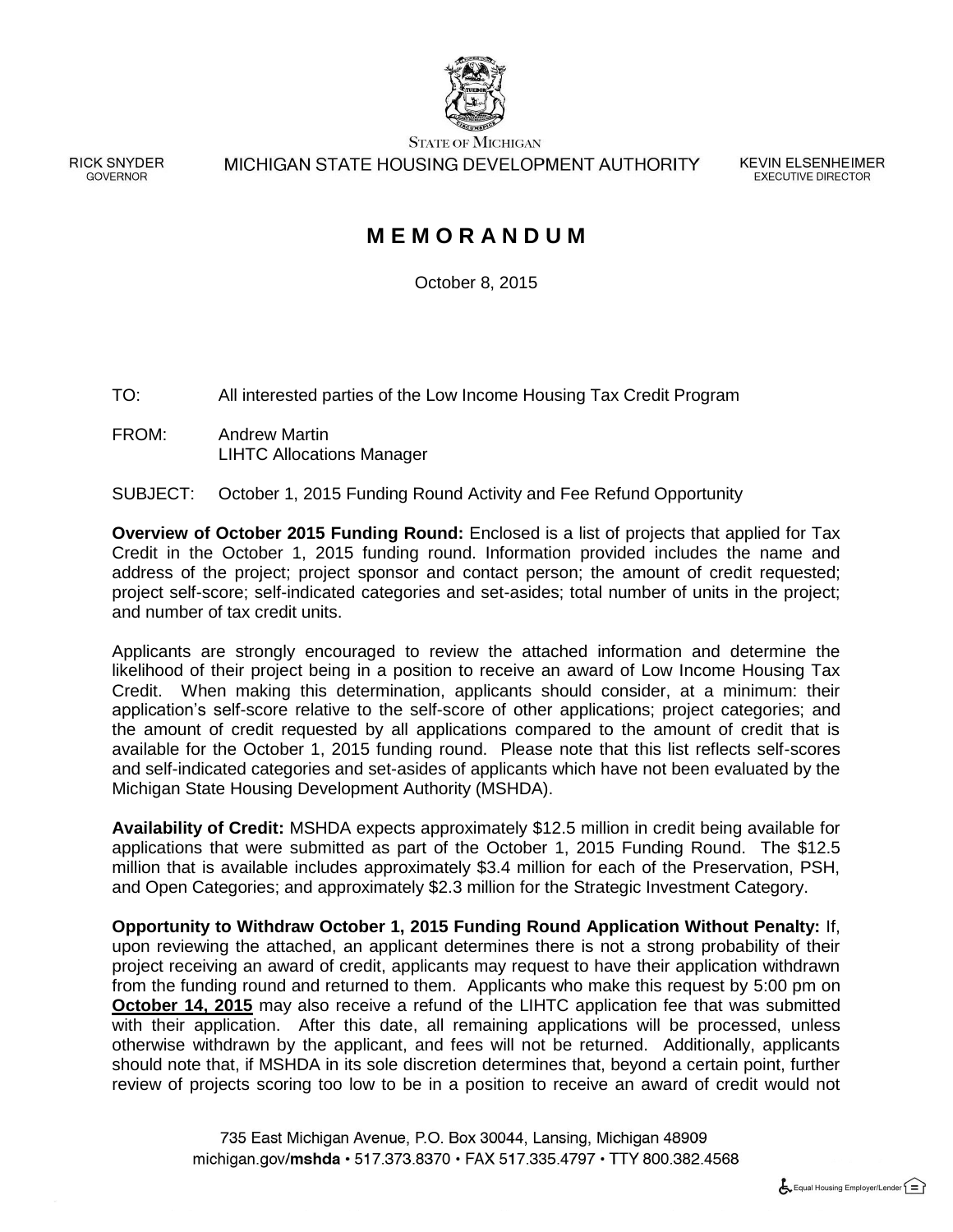result in the best use of staff resources, MSHDA may stop the review process before moving on to these low scoring projects.

MSHDA is making this opportunity available to applicants not only in an effort to expedite the funding round process, but also in an effort to relieve some of the financial burden applicants encounter in the application process. Therefore, MSHDA is taking this opportunity to allow applicants to avoid incurring unnecessary fees on applications that are unlikely to receive an award of credit. Applicants are strongly encouraged to take advantage of this opportunity, as it is in the best interest of the parties involved, and the state of Michigan, to be able to expedite any funding processes where possible in an effort to put available funding to work in a timely manner.

Applicants choosing to take advantage of the opportunity discussed above should notify MSHDA of their intent to withdraw their application and receive a refund of the appropriate fees by emailing a copy of the attached Request for Withdrawal of Application form to Carol Thompson at [thompsonc7@michigan.gov.](mailto:thompsonc7@michigan.gov) Applicants will also be required to submit the original copy of this form at the time they come to pick up their application and fee refund. In addition, if you have any questions regarding the above or about any of the projects listed, please contact LIHTC staff at (517) 373-6007.

**Enclosure** 

735 East Michigan Avenue, P.O. Box 30044, Lansing, Michigan 48909 michigan.gov/mshda · 517.373.8370 · FAX 517.335.4797 · TTY 800.382.4568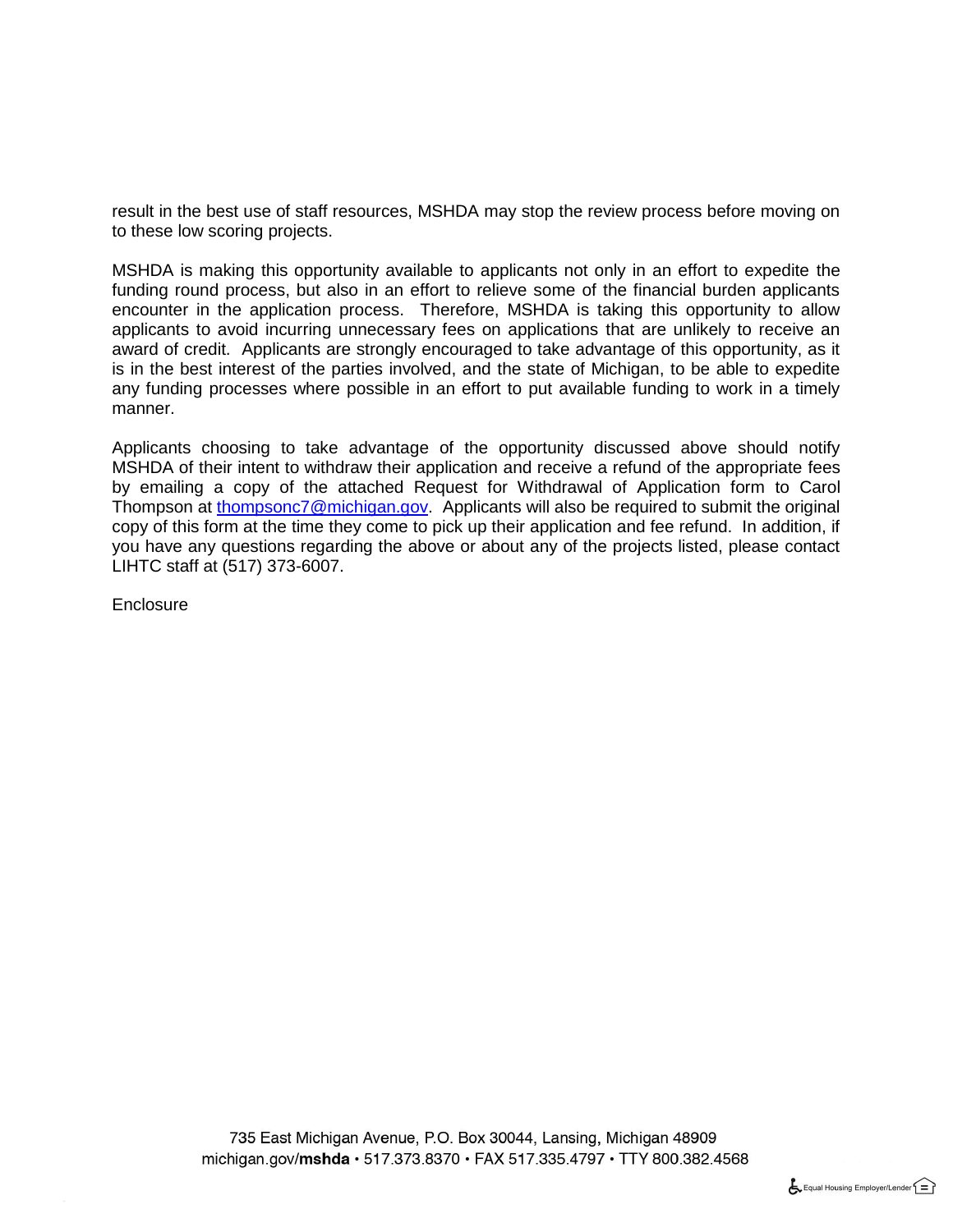

**STATE OF MICHIGAN** 

**RICK SNYDER GOVERNOR** 

MICHIGAN STATE HOUSING DEVELOPMENT AUTHORITY

**KEVIN ELSENHEIMER EXECUTIVE DIRECTOR** 

#### **REQUEST FOR WITHDRAWAL OF APPLICATION**

Pursuant to the memo dated October 8, 2015 from Andrew Martin, I hereby request the withdrawal of the Low Income Housing Tax Credit application for of the Low Income Housing Tax Credit application for from the October 1, 2015 Funding Round. I am withdrawing this application with the understanding that no processing, scoring, underwriting, or review of the documents contained in the application has commenced. Further, once withdrawn, the complete application will be returned along with any funds associated with the Tax Credit Application fee.

I acknowledge that the supplemental project information provided with the October 8, 2015 memo is preliminary information at this time and may be subject to revision as further project review is conducted.

Name (Print) **Name** (Print)

Signature Date Date

735 East Michigan Avenue, P.O. Box 30044, Lansing, Michigan 48909 michigan.gov/mshda · 517.373.8370 · FAX 517.335.4797 · TTY 800.382.4568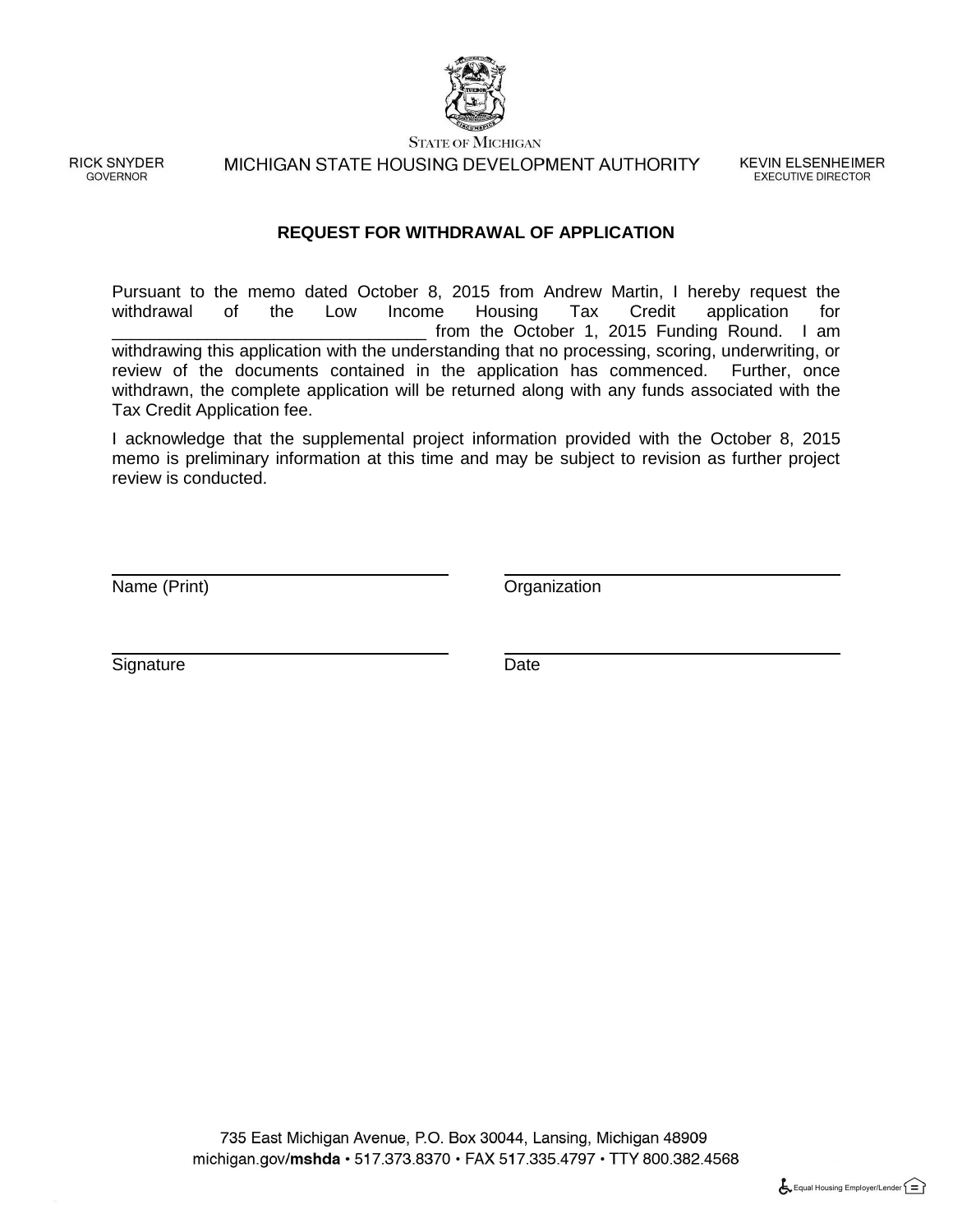|                                     |                             |                       | <b>PROJECT INFORMATION</b> |                                                                    |              |              |              |                           | <b>Categories</b>                                                                                                                          |                           |                                                                   | Set-Asides                |                           |                           |
|-------------------------------------|-----------------------------|-----------------------|----------------------------|--------------------------------------------------------------------|--------------|--------------|--------------|---------------------------|--------------------------------------------------------------------------------------------------------------------------------------------|---------------------------|-------------------------------------------------------------------|---------------------------|---------------------------|---------------------------|
|                                     |                             |                       |                            |                                                                    | <b>Self</b>  | <b>Total</b> | <b>LIHTC</b> | <b>Preservation</b>       | <b>PSH</b><br>Open                                                                                                                         | Strategic Inv.            | <b>Nonprofit</b>                                                  | Rural                     | <b>Elderly</b>            | <b>Distressed</b>         |
| <b>PROJECT</b>                      | Location                    | County                | Contact                    |                                                                    | <b>Score</b> | <b>Units</b> | Requested    |                           | $\begin{array}{ ccccccccc } \text{$\$} & 3,418,908 & \text{$\$} & 3,418,908 & \text{$\$} & 3,418,908 & \text{$\$} & 2,279,272 \end{array}$ |                           | $\frac{1}{2}$ \$ 2,279,272 \$ 2,279,272 \$ 2,279,272 \$ 6,837,815 |                           |                           |                           |
| Jefferson Oaks                      | Oak Park                    | Oakland               | Kirsten Elliott            | Community Housing Network, Inc.                                    | 140          | 60           | \$1.496.988  |                           | $\mathbf{x}$                                                                                                                               |                           | x                                                                 |                           |                           | $\mathsf{x}$              |
| <b>Heather Gardens</b>              | Kalamazoo                   | Kalamazoo             | Lisa Willcutt              | <b>LIFT Foundation</b>                                             | 134          | 79           | \$685,959    |                           | x                                                                                                                                          |                           |                                                                   |                           |                           | $\boldsymbol{\mathsf{x}}$ |
| <b>Swift Lane</b>                   | Ann Arbor                   | Washtenaw             | Jennifer Hall              | Norstar Development USA, LP                                        | 132          | 64           | \$1,330,000  |                           | $\times$                                                                                                                                   |                           |                                                                   |                           |                           |                           |
| <b>Woodland Place</b>               | Hart                        | Oceana                | Tim Hovey                  | Gryphon Group LLC                                                  | 132          | 24           | \$364,733    |                           | $\boldsymbol{\mathsf{x}}$                                                                                                                  |                           | $\boldsymbol{\mathsf{x}}$                                         | $\mathsf{x}$              |                           | X                         |
| Mack Ashland II                     | Detroit                     | Wayne                 |                            | Tim Thorland/Janay Mallett Southwest Housing Solutions Corporation | 130          | 29           | \$717,043    |                           | $\boldsymbol{\mathsf{x}}$                                                                                                                  |                           | $\mathsf{x}$                                                      |                           |                           | $\boldsymbol{\mathsf{x}}$ |
| Unity Park Rentals II               | Pontiac                     | Oakland               | Kirsten Elliott            | Community Housing Network, Inc.                                    | 123          | 12           | \$280,592    |                           | $\boldsymbol{\mathsf{x}}$                                                                                                                  |                           | $\mathsf{x}$                                                      |                           |                           | $\mathsf{x}$              |
| Oak Grove Apartments                | <b>Blackman Charter Twp</b> | Jackson               | Jeffrey Kittle             | Herman & Kittle Properties, Inc.                                   | 121          | 52           | \$695,101    |                           | X                                                                                                                                          |                           |                                                                   |                           |                           |                           |
| 501 Eastern                         | <b>Grand Rapids</b>         | Kent                  | Ryan VerWys                | 501 Eastern Nonprofit Housing Corporation                          | 117          | 24           | \$411,927    |                           | $\boldsymbol{\mathsf{x}}$                                                                                                                  |                           | $\boldsymbol{\mathsf{x}}$                                         |                           |                           |                           |
| Owen Apartments                     | Detroit                     | Wayne                 | Irva Faber-Bermudez        | Detroit Central City Community Mental Health, Inc.                 | 116          | 26           | \$589,167    |                           | $\boldsymbol{\mathsf{x}}$                                                                                                                  |                           | $\boldsymbol{\mathsf{x}}$                                         |                           |                           | X                         |
| Center City Downtown Hillsdale      | Hillsdale                   | Hillsdale             | Peter Jobson               | Excel Realty Investors 100 LLC                                     | 116          | 40           | \$682,824    |                           | $\mathsf{x}$                                                                                                                               |                           |                                                                   | $\boldsymbol{\mathsf{x}}$ | $\boldsymbol{\mathsf{x}}$ | $\boldsymbol{\mathsf{x}}$ |
| Diamond Place                       | <b>Grand Rapids</b>         | Kent                  | Chris Potterpin            | PK Development Group LLC                                           | 115          | 123          | \$1,487,830  |                           | $\boldsymbol{\mathsf{x}}$                                                                                                                  | $\mathsf{x}$              |                                                                   |                           |                           | $\mathsf{x}$              |
| <b>Continental Homes Community</b>  | Detroit                     | Wayne                 | Andrew Creamer             | Nova Development Group of Detroit LLC                              | 114          | 46           | \$941,449    |                           | $\times$                                                                                                                                   |                           |                                                                   |                           |                           | $\boldsymbol{\mathsf{x}}$ |
| Veteran Village                     | Detroit                     | Wayne                 | <b>Robert Beale</b>        | Communities of Hope, Inc.                                          | 114          | 47           | \$810,443    |                           | X                                                                                                                                          |                           |                                                                   |                           |                           | $\mathsf{x}$              |
| Eastern Village I                   | <b>Grand Rapids</b>         | Kent                  | Jeremy DeRoo               | LINC Community Revitalization, Inc                                 | 113          | 32           | \$708,262    |                           | X                                                                                                                                          |                           | $\mathbf{x}$                                                      |                           |                           | $\boldsymbol{\mathsf{x}}$ |
| <b>Bailey Center</b>                | East Lansing                | Ingham                | Mikki Droste               | <b>CAHP Bailey Development LLC</b>                                 | 112          | 25           | \$681,900    |                           | $\mathsf{x}$                                                                                                                               |                           | $\mathsf{x}$                                                      |                           | $\boldsymbol{\mathsf{x}}$ | $\boldsymbol{\mathsf{x}}$ |
| Eastern Village II                  | <b>Grand Rapids</b>         | Kent                  | Jeremy DeRoo               | LINC Community Revitalization, Inc.                                | 112          | 40           | \$885,334    |                           | $\mathsf{x}$                                                                                                                               |                           | $\mathsf{x}$                                                      |                           |                           | $\mathsf{x}$              |
| Metea Court                         | Buchanan                    | Berrien               | Matthew Hollander          | <b>Hollander Development Corporation</b>                           | 110          | 100          | \$493,010    | $\boldsymbol{\mathsf{x}}$ |                                                                                                                                            |                           |                                                                   | $\boldsymbol{\mathsf{x}}$ | X                         | $\mathsf{x}$              |
| House Of Ludington Senior Residence | Escanaba                    | Delta                 | Peter Jobson               | Excel Realty Investors 100 LLC                                     | 109          | 34           | \$658,857    |                           | $\mathsf{x}$                                                                                                                               |                           |                                                                   | $\mathsf{x}$              |                           | $\mathsf{x}$              |
| Sheldon Place IV                    | Gaylord                     | Otsego                | Gary DeShano               | DeShano Development Corporation                                    | 108          | 32           | \$357,684    |                           | X                                                                                                                                          |                           |                                                                   | $\mathsf{x}$              | $\boldsymbol{\mathsf{x}}$ | $\mathsf{x}$              |
| Berkshire Muskegon Senior Housing   | Muskegon                    | Muskegon              | Joshua Hafron              | <b>General Capital Development LLC</b>                             | 108          | 79           | \$1,500,000  |                           | $\mathsf{x}$                                                                                                                               |                           |                                                                   |                           | $\boldsymbol{\mathsf{x}}$ | $\boldsymbol{\mathsf{x}}$ |
| <b>River View Place Apartments</b>  | St. Louis                   | Gratiot               | Gary DeShano               | <b>DeShano Development Corporation</b>                             | 107          | 24           | \$298,289    |                           | x                                                                                                                                          |                           |                                                                   | $\mathbf{x}$              |                           | $\mathsf{x}$              |
| Ryan Court Apartments - Phase II    | Detroit                     | Wayne                 | <b>Gerald Krueger</b>      | American Community Developers, Inc.                                | 107          | 85           | \$1,268,000  |                           | $\mathsf{x}$                                                                                                                               |                           |                                                                   |                           |                           | $\boldsymbol{\mathsf{x}}$ |
| <b>Gratiot Central Commons</b>      | Detroit                     | Wayne                 | John Thorne                | MHT Housing, Inc.                                                  | 105          | 42           | \$877,000    |                           | х                                                                                                                                          |                           |                                                                   |                           |                           | $\mathsf{x}$              |
| Gardenview Estates Phase 5          | Detroit                     | Wayne                 | Lori Harris                | Norstar Development USA, LP                                        | 104          | 49           | \$670,000    |                           | $\mathsf{x}$                                                                                                                               |                           |                                                                   |                           |                           | $\mathsf{x}$              |
| <b>Central Towers Apartments</b>    | Detroit                     | Wayne                 | <b>Gerald Krueger</b>      | American Community Developers, Inc.                                | 103          | 232          | \$1,290,837  | $\boldsymbol{\mathsf{x}}$ |                                                                                                                                            |                           |                                                                   |                           | $\mathsf{x}$              | $\boldsymbol{\mathsf{x}}$ |
| Hazelwood Apartments On Piety Hill  | Detroit                     | Wayne                 | Lisa Johanon               | Communities of Hope, Inc.                                          | 103          | 60           | \$954,779    |                           | $\mathsf{x}$                                                                                                                               |                           | $\boldsymbol{\mathsf{x}}$                                         |                           |                           | $\mathsf{x}$              |
| Prentis II Apartments               | Oak Park                    | Oakland               | Nancy Siegel Heinrich      | Jewish Senior Life of Metropolitan Detroit, Inc                    | 102          | 100          | \$550,683    | $\boldsymbol{\mathsf{x}}$ |                                                                                                                                            |                           | X                                                                 |                           | $\mathsf{x}$              | X                         |
| Lexington Senior Apartments         | <b>Grand Rapids</b>         | Kent                  | David Brint                | Brinshore Development, LLC                                         | 101          | 39           | \$681,844    |                           | x                                                                                                                                          |                           |                                                                   |                           |                           | X                         |
| <b>Restoration Towers</b>           | Detroit                     | Wayne                 | Tammera Bollman            | Community Outreach Services Corporation                            | 101          | 147          | \$803,127    | $\mathsf{x}$              |                                                                                                                                            |                           | $\boldsymbol{\mathsf{x}}$                                         |                           | $\mathsf{x}$              | $\mathsf{X}$              |
| Meadow Park                         | <b>Big Rapids</b>           | Mecosta               | Mark Sochocki              | Big Rapids Housing Commission Nonprofit Corporation                | 101          | 24           | \$127,480    | $\mathsf{x}$              |                                                                                                                                            |                           | X                                                                 | $\boldsymbol{\mathsf{x}}$ |                           | $\mathsf{X}$              |
| <b>Gratiot Central Place</b>        | Detroit                     | Wayne                 | John Thorne                | MHT Housing, Inc.                                                  | 97           | 25           | \$521,286    |                           | $\mathsf{x}$                                                                                                                               |                           | $\boldsymbol{\mathsf{x}}$                                         |                           |                           | $\boldsymbol{\mathsf{x}}$ |
| VOA Bradby Senior Village           | Detroit                     | Wayne                 | Patrick Sheridan           | Volunteers of America National Services                            | 96           | 82           | \$1,500,000  |                           | X                                                                                                                                          |                           | $\boldsymbol{\mathsf{x}}$                                         |                           | $\boldsymbol{\mathsf{x}}$ | X                         |
| Miller Court Senior Apartments      | Paw Paw                     | Van Buren             | Patricia Winston           | <b>RAD Conversion Specialists LLC</b>                              | 96           | 81           | \$525,084    | $\mathsf{x}$              |                                                                                                                                            |                           | X                                                                 | $\mathsf{x}$              | $\boldsymbol{\mathsf{x}}$ | $\mathsf{x}$              |
| Depot Commons                       | <b>Traverse City</b>        | <b>Grand Traverse</b> | David Cooper, Jr.          | The Woda Group, Inc                                                | 94           | 58           | \$989,286    |                           | $\mathsf{x}$                                                                                                                               |                           |                                                                   | $\mathsf{x}$              | X                         | $\mathsf{x}$              |
| Woda Decatur Downs                  | Decatur                     | Van Buren             | David Cooper, Jr.          | The Woda Group, Inc                                                | 90           | 48           | \$346,376    | $\boldsymbol{\mathsf{x}}$ |                                                                                                                                            |                           |                                                                   | $\mathsf{x}$              |                           |                           |
| Woda Lawrence Downs                 | Lawrence                    | Van Buren             | David Cooper, Jr.          | The Woda Group, Inc                                                | 90           | 48           | \$348,360    | $\mathsf{x}$              |                                                                                                                                            |                           |                                                                   | $\boldsymbol{\mathsf{x}}$ |                           |                           |
| Dauner Haus Senior Apartments       | Fenton                      | Genesee               | T. Van Fox                 | MHT Housing, Inc.                                                  | 88           | 41           | \$301,075    | $\boldsymbol{\mathsf{x}}$ |                                                                                                                                            |                           |                                                                   |                           | X                         |                           |
| Vintage Court Apartments            | Lawton                      | Van Buren             | Jeff Gates                 | TJ Acquisitions LLC                                                | 88           | 24           | \$137,648    | $\mathsf{x}$              |                                                                                                                                            |                           |                                                                   | $\mathsf{x}$              | $\boldsymbol{\mathsf{x}}$ |                           |
| Manchester Place Apartments         | <b>Highland Park</b>        | Wayne                 | <b>Robert Beale</b>        | RAD Conversion Specialists LLC                                     | 88           | 144          | \$977,890    | $\mathsf{x}$              |                                                                                                                                            |                           |                                                                   |                           |                           | X.                        |
| Oak Hill Apartments                 | Ionia                       | Ionia                 | <b>Jeff Gates</b>          | <b>TJ Acquisitions LLC</b>                                         | 87           | 24           | \$132,004    | $\mathsf{x}$              |                                                                                                                                            |                           |                                                                   | $\mathsf{x}$              | $\boldsymbol{\mathsf{x}}$ | $\mathsf{x}$              |
| Woodbridge Estates - Phase IX       | Detroit                     | Wayne                 | Robert Beale               | Scripps Park Associates, LLC                                       | 87           | 77           | \$1,479,490  |                           | x                                                                                                                                          |                           |                                                                   |                           | $\mathsf{x}$              | $\mathsf{x}$              |
| Copper Hills Apartments             | Houghton/Lake Linden        | Houghton              | Pete Potterpin             | PK Development Group LLC                                           | 86           | 56           | \$337,218    | $\mathsf{x}$              |                                                                                                                                            |                           |                                                                   | $\mathsf{x}$              |                           | $\mathsf{x}$              |
| <b>Greenwood Apartments</b>         | Owosso                      | Shiawassee            | Jeff Gates                 | TJ Acquisitions LLC                                                | 85           | 48           | \$277,024    | $\boldsymbol{\mathsf{x}}$ |                                                                                                                                            |                           |                                                                   | $\mathsf{x}$              | X                         |                           |
| 28 West Grand River                 | Detroit                     | Wayne                 | Steven Rosenthal           | 28 Grand River Developer LLC                                       | 47           | 85           | \$1,388,955  |                           | X                                                                                                                                          | $\boldsymbol{\mathsf{x}}$ |                                                                   |                           |                           | $\mathsf{X}$              |
|                                     |                             |                       |                            |                                                                    |              |              |              |                           |                                                                                                                                            |                           |                                                                   |                           |                           |                           |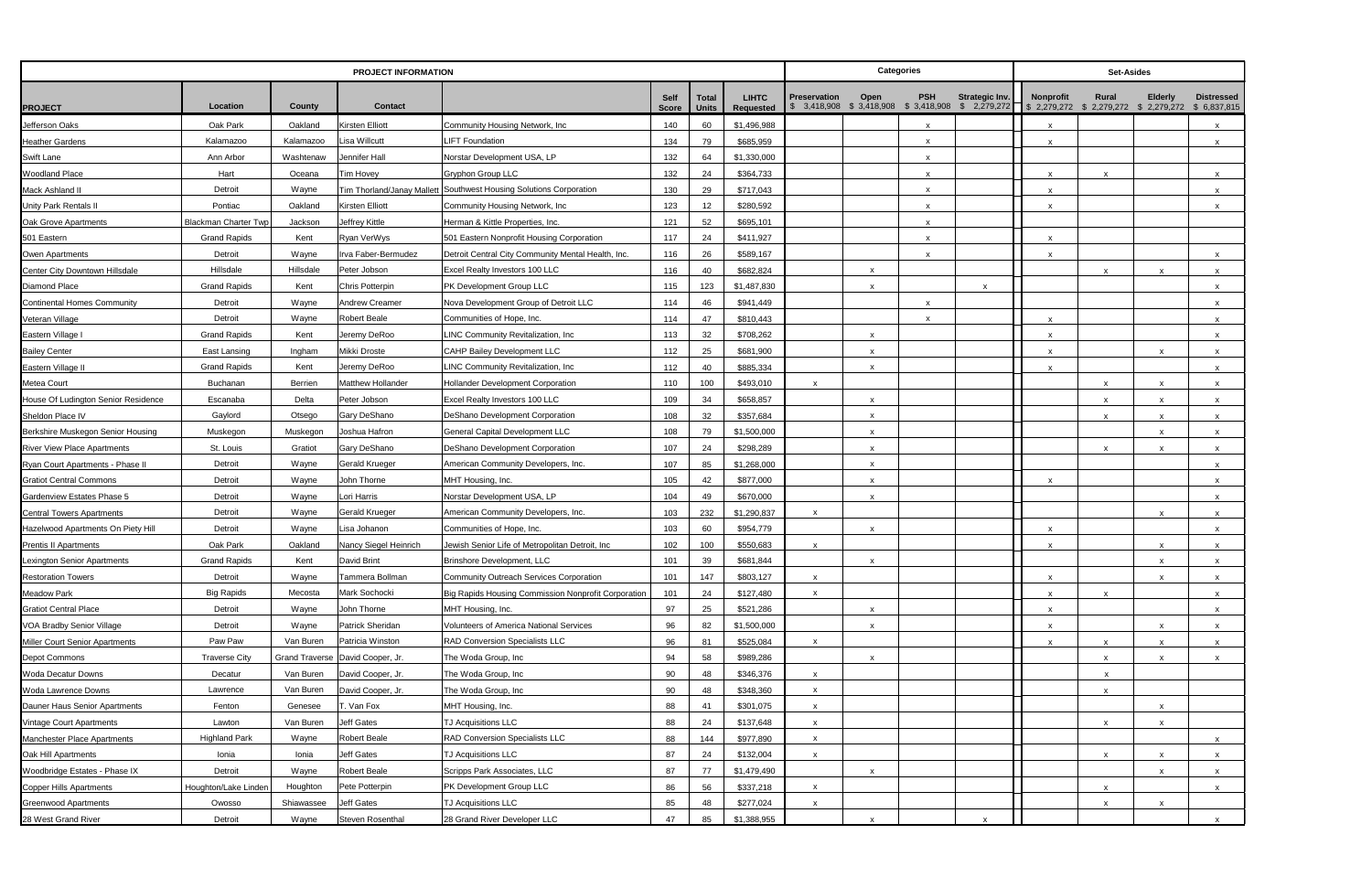| <b>Project #: F15067</b> |                                         | <b>Owner Contact:</b> | <b>Matthew Hollander</b>           | 269.388.4677                     |          |
|--------------------------|-----------------------------------------|-----------------------|------------------------------------|----------------------------------|----------|
| <b>Project Name:</b>     | Metea Court                             |                       | Metea Court LDHA LP                |                                  |          |
|                          | Project Address: 809 Rynearson St       |                       | 1822 W. Milham Ave., Suite 1-C     |                                  |          |
|                          |                                         |                       | Portage, MI 49024                  |                                  |          |
|                          | Buchanan, MI 49107                      | <b>Amt Requested:</b> | \$493,010                          | # Bldgs: 16                      |          |
| County: Berrien          |                                         |                       |                                    | # Total Units:                   | 100      |
|                          |                                         |                       |                                    | # LIHTC Units:                   | 80       |
|                          |                                         |                       |                                    |                                  |          |
| <b>Project #: F15063</b> |                                         | <b>Owner Contact:</b> | Peter Jobson 216.378.9610          |                                  |          |
| <b>Project Name:</b>     | House Of Ludington Senior Residence     |                       | Excel-Deal 24 LDHA LP              |                                  |          |
|                          | Project Address: 223 Ludington Street   |                       | 3690 Orange Place #517             |                                  |          |
|                          |                                         |                       | Beachwood, OH 44122                |                                  |          |
|                          | Escanaba, MI 49829                      | <b>Amt Requested:</b> | \$658,857                          | # Bldgs: 1                       |          |
| <b>County: Delta</b>     |                                         |                       |                                    | # Total Units: 34                |          |
|                          |                                         |                       |                                    | # LIHTC Units:                   | 34       |
|                          |                                         |                       |                                    |                                  |          |
| Project #:               | F15034                                  | <b>Owner Contact:</b> | 248.833.0550<br>T. Van Fox         |                                  |          |
| <b>Project Name:</b>     | Dauner Haus Senior Apartments           |                       | Dauner Haus IV, Inc./MHT LDHA, LLC |                                  |          |
|                          | Project Address: 500 Dauner Haus Street |                       | 32600 Telegraph Road, Suite 102    |                                  |          |
|                          |                                         |                       | Bingham Farms, MI 48025            |                                  |          |
|                          | Fenton, MI 48430                        | <b>Amt Requested:</b> | \$301,075                          | # Bldgs: 1                       |          |
|                          | <b>County: Genesee</b>                  |                       |                                    | # Total Units: 41                |          |
|                          |                                         |                       |                                    | # LIHTC Units:                   | 41       |
|                          |                                         |                       |                                    |                                  |          |
| Project #:               | F15076                                  | <b>Owner Contact:</b> | David Cooper, Jr.                  | 614.396.3200                     |          |
| <b>Project Name:</b>     |                                         |                       |                                    |                                  |          |
|                          | Depot Commons                           |                       | Depot Commons LDHA LP              |                                  |          |
| <b>Project Address:</b>  | 520 Railroad Avenue                     |                       | 229 Huber Village Blvd, Suite 100  |                                  |          |
|                          |                                         |                       | Westerville, OH 43081              |                                  |          |
|                          | Traverse City, MI 49686                 | <b>Amt Requested:</b> | \$989,286                          | # Bldgs: 1                       |          |
|                          | <b>County:</b> Grand Traverse           |                       |                                    | # Total Units:<br># LIHTC Units: | 58<br>58 |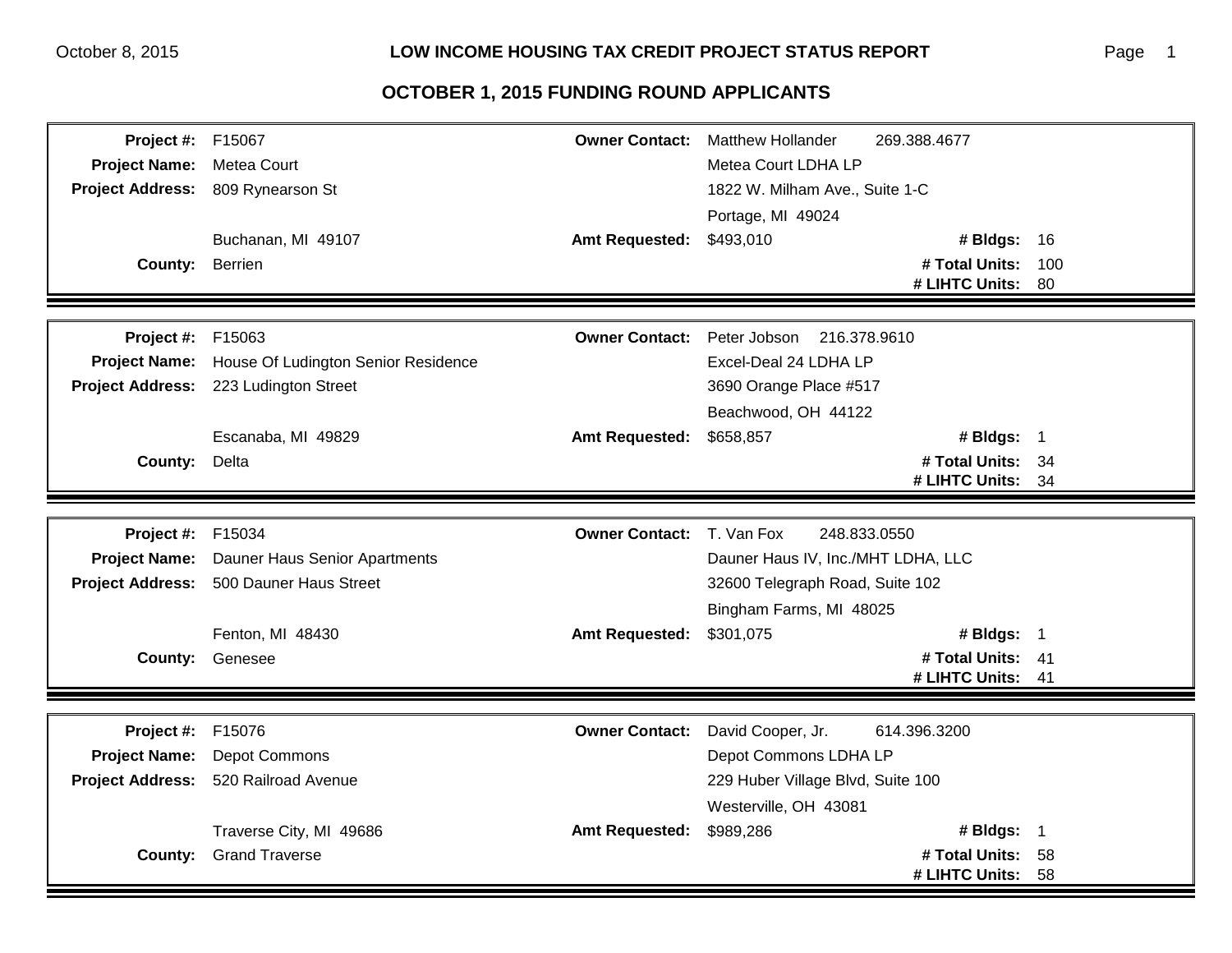| <b>Project #: F15056</b> |                                                             |                       | Owner Contact: Gary L. DeShano      | 989.426.2521                        |      |
|--------------------------|-------------------------------------------------------------|-----------------------|-------------------------------------|-------------------------------------|------|
|                          | Project Name: River View Place Apartments                   |                       | River View Place Apartments LDHA LP |                                     |      |
|                          | Project Address: 401 North Mill Street                      |                       | 325 Commerce Court                  |                                     |      |
|                          |                                                             |                       | Gladwin, MI 48624                   |                                     |      |
|                          | St. Louis, MI 48880                                         | <b>Amt Requested:</b> | \$298,289                           | # Bldgs: 1                          |      |
| <b>County: Gratiot</b>   |                                                             |                       |                                     | # Total Units: 24                   |      |
|                          |                                                             |                       |                                     | # LIHTC Units: 24                   |      |
|                          |                                                             |                       |                                     |                                     |      |
| <b>Project #: F15064</b> |                                                             | <b>Owner Contact:</b> | Peter Jobson 216.378.9610           |                                     |      |
|                          | Project Name: Center City Downtown Hillsdale                |                       | Excel-Deal 21 LDHA LP               |                                     |      |
|                          | Project Address: 8 South Manning Street                     |                       | 3690 Orange Place #517              |                                     |      |
|                          |                                                             |                       | Beachwood, OH 44122                 |                                     |      |
|                          | Hillsdale, MI 49242                                         | <b>Amt Requested:</b> | \$682,824                           | # Bldgs: 2                          |      |
|                          | County: Hillsdale                                           |                       |                                     | # Total Units: 40                   |      |
|                          |                                                             |                       |                                     | # LIHTC Units:                      | - 40 |
|                          |                                                             |                       |                                     |                                     |      |
| Project #: F15019        |                                                             | <b>Owner Contact:</b> | Pete Potterpin 517.347.9662         |                                     |      |
| <b>Project Name:</b>     | <b>Copper Hills Apartments</b>                              |                       | PK Copper Hills Apartments LDHA LP  |                                     |      |
|                          | Project Address: 901 Portage Street / 52830 N. State Hwy 26 |                       | 1784 Hamilton Road                  |                                     |      |
|                          |                                                             |                       | Okemos, MI 48864                    |                                     |      |
|                          | Houghton/Lake Linden, MI 49931                              | <b>Amt Requested:</b> | \$337,218                           | # Bldgs: $4$                        |      |
|                          | County: Houghton                                            |                       |                                     | # Total Units: 54                   |      |
|                          |                                                             |                       |                                     | # LIHTC Units: 54                   |      |
|                          |                                                             |                       |                                     |                                     |      |
| <b>Project #: F15074</b> |                                                             | <b>Owner Contact:</b> | Mikki Droste<br>517.332.4663        |                                     |      |
| <b>Project Name:</b>     | <b>Bailey Center</b>                                        |                       | <b>Bailey LDHA LP</b>               |                                     |      |
| <b>Project Address:</b>  | 300 Bailey Street                                           |                       | 1290 Deerpath                       |                                     |      |
|                          |                                                             |                       |                                     |                                     |      |
|                          |                                                             |                       | East Lansing, MI 48823              |                                     |      |
|                          | East Lansing, MI 48823                                      | <b>Amt Requested:</b> | \$681,900                           | # Bldgs: 1                          |      |
| <b>County:</b>           | Ingham                                                      |                       |                                     | # Total Units: 25<br># LIHTC Units: |      |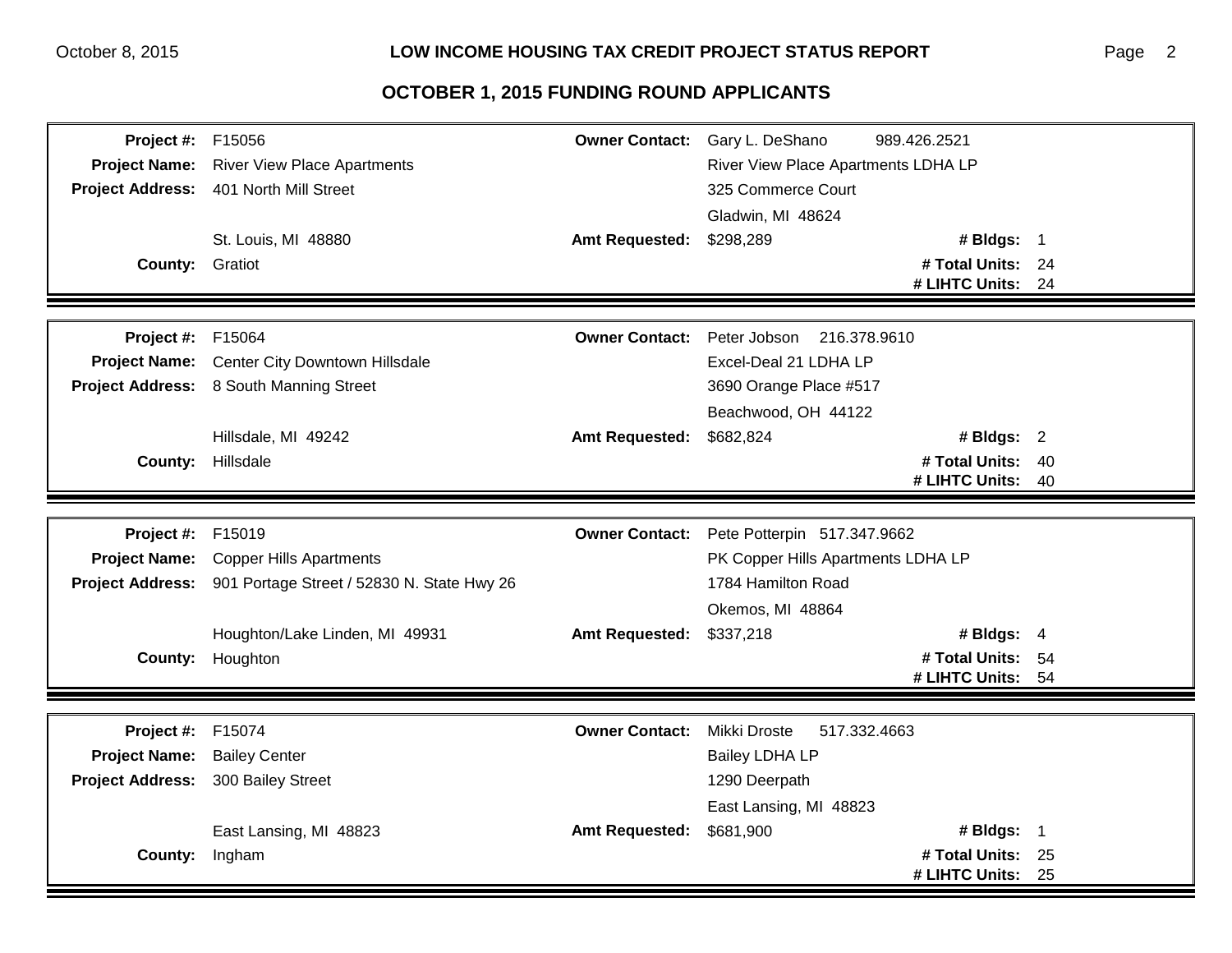| <b>Project #: F15073</b>  |                                         |                       | Owner Contact: Jeffrey F. Gates 248.921.8112 |                   |  |
|---------------------------|-----------------------------------------|-----------------------|----------------------------------------------|-------------------|--|
| <b>Project Name:</b>      | Oak Hill Apartments                     |                       | TJ Oak Hill LDHA LP                          |                   |  |
|                           | Project Address: 647 Crawford Street    |                       | 605 South Capitol Avenue                     |                   |  |
|                           |                                         |                       | Lansing, MI 48933                            |                   |  |
|                           | Ionia, MI 48846                         | <b>Amt Requested:</b> | \$132,004                                    | # Bldgs: 1        |  |
| County: Ionia             |                                         |                       |                                              | # Total Units: 24 |  |
|                           |                                         |                       |                                              | # LIHTC Units: 24 |  |
|                           |                                         |                       |                                              |                   |  |
| <b>Project #: F15002</b>  |                                         | <b>Owner Contact:</b> | Jeffrey L. Kittle 317.805.1980               |                   |  |
| <b>Project Name:</b>      | Oak Grove Apartments                    |                       | Oak Grove Apartments LDHA, LP                |                   |  |
|                           | Project Address: 180 Oak Grove Avenue   |                       | 500 E. 96th Street, Suite 300                |                   |  |
|                           |                                         |                       | Indianapolis, IN 46240                       |                   |  |
|                           | Jackson, MI 49203                       | <b>Amt Requested:</b> | \$695,101                                    | # Bldgs: $6$      |  |
|                           | <b>County:</b> Jackson                  |                       |                                              | # Total Units: 52 |  |
|                           |                                         |                       |                                              | # LIHTC Units: 52 |  |
|                           |                                         |                       |                                              |                   |  |
| <b>Project #: F15075</b>  |                                         | <b>Owner Contact:</b> | <b>Lisa Willcutt</b><br>269.350.2019         |                   |  |
| <b>Project Name:</b>      | <b>Heather Gardens</b>                  |                       | <b>Heather Gardens LDHA LP</b>               |                   |  |
|                           | Project Address: 2500 Heatherdowns Lane |                       | 2725 Airview BLVD, Suite 302                 |                   |  |
|                           |                                         |                       | Kalamazoo, MI 49002                          |                   |  |
|                           | Kalamazoo, MI 49048                     | <b>Amt Requested:</b> | \$685,959                                    | # Bldgs: 15       |  |
| County:                   | Kalamazoo                               |                       |                                              | # Total Units: 79 |  |
|                           |                                         |                       |                                              | # LIHTC Units: 63 |  |
|                           |                                         |                       |                                              |                   |  |
| Project #:                | F15018                                  | <b>Owner Contact:</b> | Ryan VerWys 616.336.9333                     |                   |  |
| Project Name: 501 Eastern |                                         |                       | 501 Eastern LDHA LP                          |                   |  |
|                           | Project Address: 501 Eastern Ave SE     |                       | 920 Cherry St SE                             |                   |  |
|                           |                                         |                       | Grand Rapids, MI 49506                       |                   |  |
|                           | Grand Rapids, MI 49503                  | <b>Amt Requested:</b> | \$411,927                                    | # Bldgs: 1        |  |
| <b>County:</b>            | Kent                                    |                       |                                              | # Total Units: 24 |  |
|                           |                                         |                       |                                              | # LIHTC Units: 19 |  |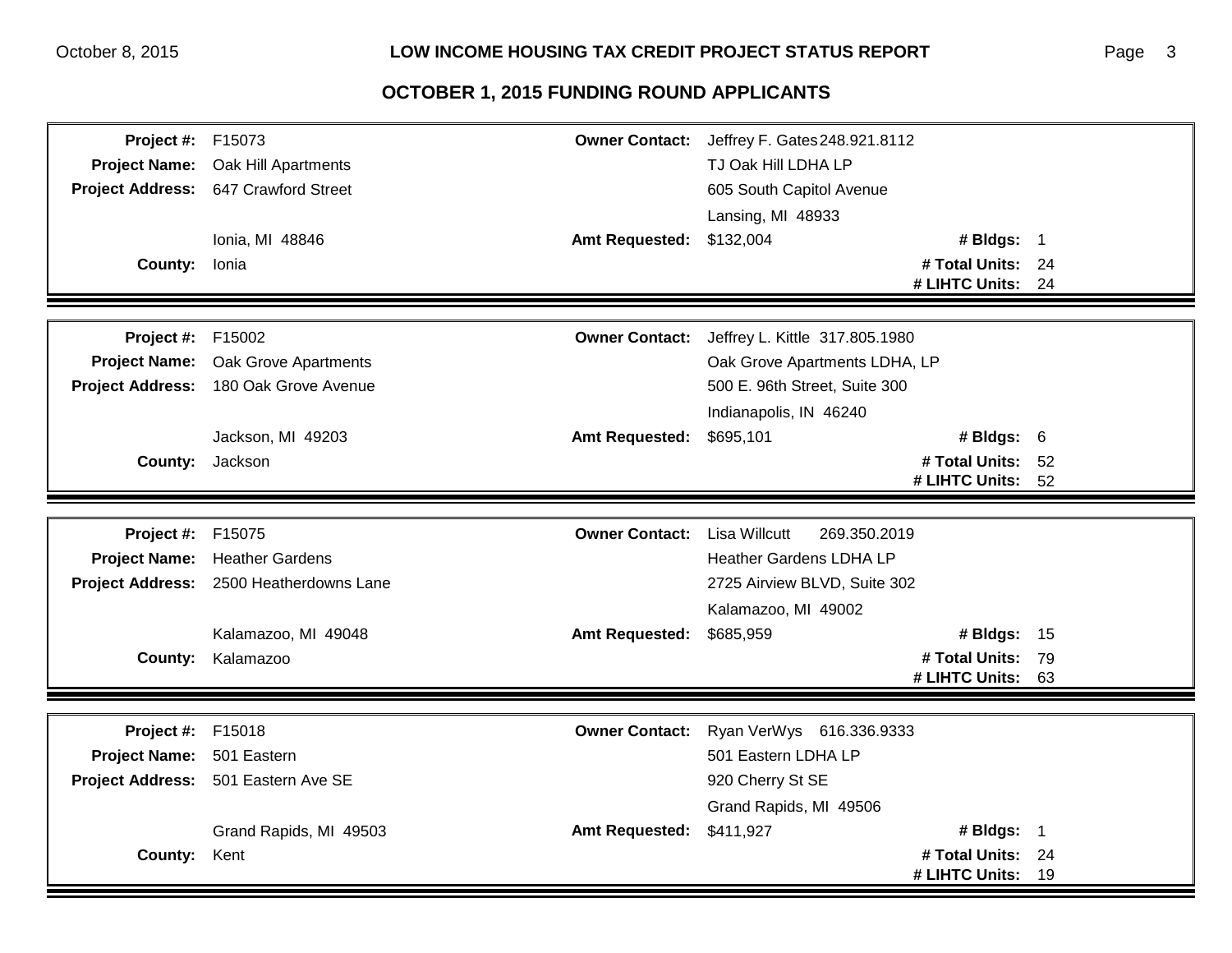#### Page 4

| <b>Project #: F15077</b> |                                                  |                       | Owner Contact: Chris Potterpin 517.347.9662 |                    |      |
|--------------------------|--------------------------------------------------|-----------------------|---------------------------------------------|--------------------|------|
| <b>Project Name:</b>     | <b>Diamond Place</b>                             |                       | Diamond Place LDHA LP                       |                    |      |
|                          | Project Address: 1003 Michigan Street NE         |                       | 1784 Hamilton RD                            |                    |      |
|                          |                                                  |                       | Okemos, MI 48864                            |                    |      |
|                          | Grand Rapids, MI 49503                           | <b>Amt Requested:</b> | \$1,487,830                                 | # Bldgs: 1         |      |
| County: Kent             |                                                  |                       |                                             | # Total Units: 123 |      |
|                          |                                                  |                       |                                             | # LIHTC Units:     | - 98 |
|                          |                                                  |                       |                                             |                    |      |
| <b>Project #: F15065</b> |                                                  | <b>Owner Contact:</b> | Jeremy DeRoo 616.451.9140                   |                    |      |
|                          | Project Name: Eastern Village I                  |                       | Eastern Village I LDHA, LP                  |                    |      |
|                          | Project Address: 623 Eastern Avenue SE           |                       | 1167 Madison Avenue SE                      |                    |      |
|                          |                                                  |                       | Grand Rapids, MI 49507                      |                    |      |
|                          | Grand Rapids, MI 49503                           | <b>Amt Requested:</b> | \$708,262                                   | # Bldgs: $2$       |      |
| County: Kent             |                                                  |                       |                                             | # Total Units: 32  |      |
|                          |                                                  |                       |                                             | # LIHTC Units: 32  |      |
|                          |                                                  |                       |                                             |                    |      |
| <b>Project #: F15066</b> |                                                  |                       | Owner Contact: Jeremy DeRoo 616.451.9140    |                    |      |
|                          | Project Name: Eastern Village II                 |                       | Eastern Village II LDHA, LP                 |                    |      |
|                          | Project Address: 649 Eastern Avenue              |                       | 1167 Madison Ave SE                         |                    |      |
|                          |                                                  |                       | Grand Rapids, MI 49507                      |                    |      |
|                          | Grand Rapids, MI 49503                           | <b>Amt Requested:</b> | \$885,334                                   | # Bldgs: $4$       |      |
| County: Kent             |                                                  |                       |                                             | # Total Units: 40  |      |
|                          |                                                  |                       |                                             | # LIHTC Units: 40  |      |
|                          |                                                  |                       |                                             |                    |      |
| <b>Project #: F15011</b> |                                                  | <b>Owner Contact:</b> | David B. Brint 224.927.5064                 |                    |      |
|                          | <b>Project Name:</b> Lexington Senior Apartments |                       | Lexington Senior Apartments LDHA LP         |                    |      |
|                          | Project Address: 45 Lexington Ave NW             |                       | 666 Dundee Rd, Suite 1102                   |                    |      |
|                          |                                                  |                       | Northbrook, IL 60062                        |                    |      |
|                          | Grand Rapids, MI 49504                           | <b>Amt Requested:</b> | \$681,844                                   | # Bldgs: $1$       |      |
| <b>County:</b>           | Kent                                             |                       |                                             | # Total Units: 39  |      |
|                          |                                                  |                       |                                             | # LIHTC Units:     | 39   |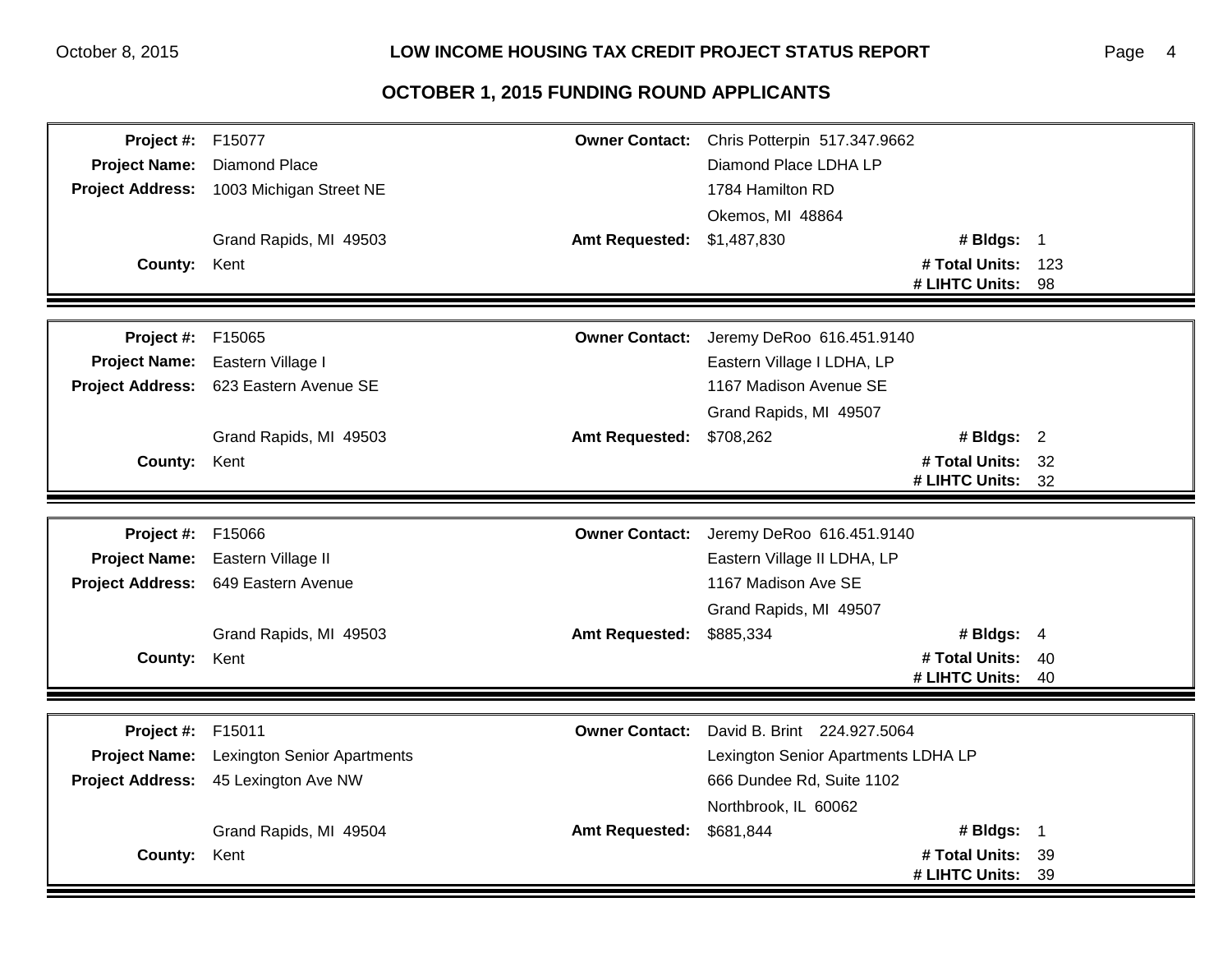| Project #:              | F15009                                   | <b>Owner Contact:</b> | Mark Sochocki 231.796.8689         |  |
|-------------------------|------------------------------------------|-----------------------|------------------------------------|--|
| <b>Project Name:</b>    | <b>Meadow Park</b>                       |                       | Meadow Park Apartments LDHA, LP    |  |
| <b>Project Address:</b> | 1835 Milton                              |                       | 9 Parkview Village                 |  |
|                         |                                          |                       | Big Rapids, MI 49307               |  |
|                         | Big Rapids, MI 49307                     | <b>Amt Requested:</b> | \$127,480<br># Bldgs: 1            |  |
| <b>County:</b>          | Mecosta                                  |                       | # Total Units: 24                  |  |
|                         |                                          |                       | # LIHTC Units: 24                  |  |
|                         |                                          |                       |                                    |  |
| Project #:              | F15070                                   | <b>Owner Contact:</b> | Joshua Hafron 312.644.6396         |  |
| <b>Project Name:</b>    | <b>Berkshire Muskegon Senior Housing</b> |                       | Berkshire Muskegon LDHA LLC        |  |
| <b>Project Address:</b> | 275 W. Clay Ave                          |                       | 212 West Kinzie                    |  |
|                         |                                          |                       | Chicago, IL 60654                  |  |
|                         | Muskegon, MI 49442                       | <b>Amt Requested:</b> | # Bldgs: 1<br>\$1,500,000          |  |
| County:                 | Muskegon                                 |                       | # Total Units: 79                  |  |
|                         |                                          |                       | # LIHTC Units: 79                  |  |
|                         |                                          |                       |                                    |  |
| Project #:              | F15069                                   | <b>Owner Contact:</b> | Kirsten Elliott 248.269.1302       |  |
| <b>Project Name:</b>    | Jefferson Oaks                           |                       | CHN Jefferson LDHA LP              |  |
|                         | Project Address: 22001 Republic Avenue   |                       | 570 Kirts Blvd, Suite 231          |  |
|                         | (formerly known as 8585 Saratoga Street) |                       | Troy, MI 48084                     |  |
|                         | Oak Park, MI 48237                       | <b>Amt Requested:</b> | # Bldgs: 9<br>\$1,496,988          |  |
|                         | County: Oakland                          |                       | # Total Units: 60                  |  |
|                         |                                          |                       | # LIHTC Units: 60                  |  |
|                         |                                          |                       |                                    |  |
| Project #:              | F15060                                   | <b>Owner Contact:</b> | Nancy Siegel Heinrich 248.661.1836 |  |
| <b>Project Name:</b>    | <b>Prentis II Apartments</b>             |                       | Prentis II JSL LDHA LP             |  |
|                         | Project Address: 15100 W. Ten Mile Road  |                       | 15000 W. Ten Mile Road             |  |
|                         |                                          |                       | Oak Park, MI 48237                 |  |
|                         | Oak Park, MI 48237                       | <b>Amt Requested:</b> | # Bldgs: 1<br>\$550,683            |  |
|                         | County: Oakland                          |                       | # Total Units: 99                  |  |
|                         |                                          |                       | # LIHTC Units: 99                  |  |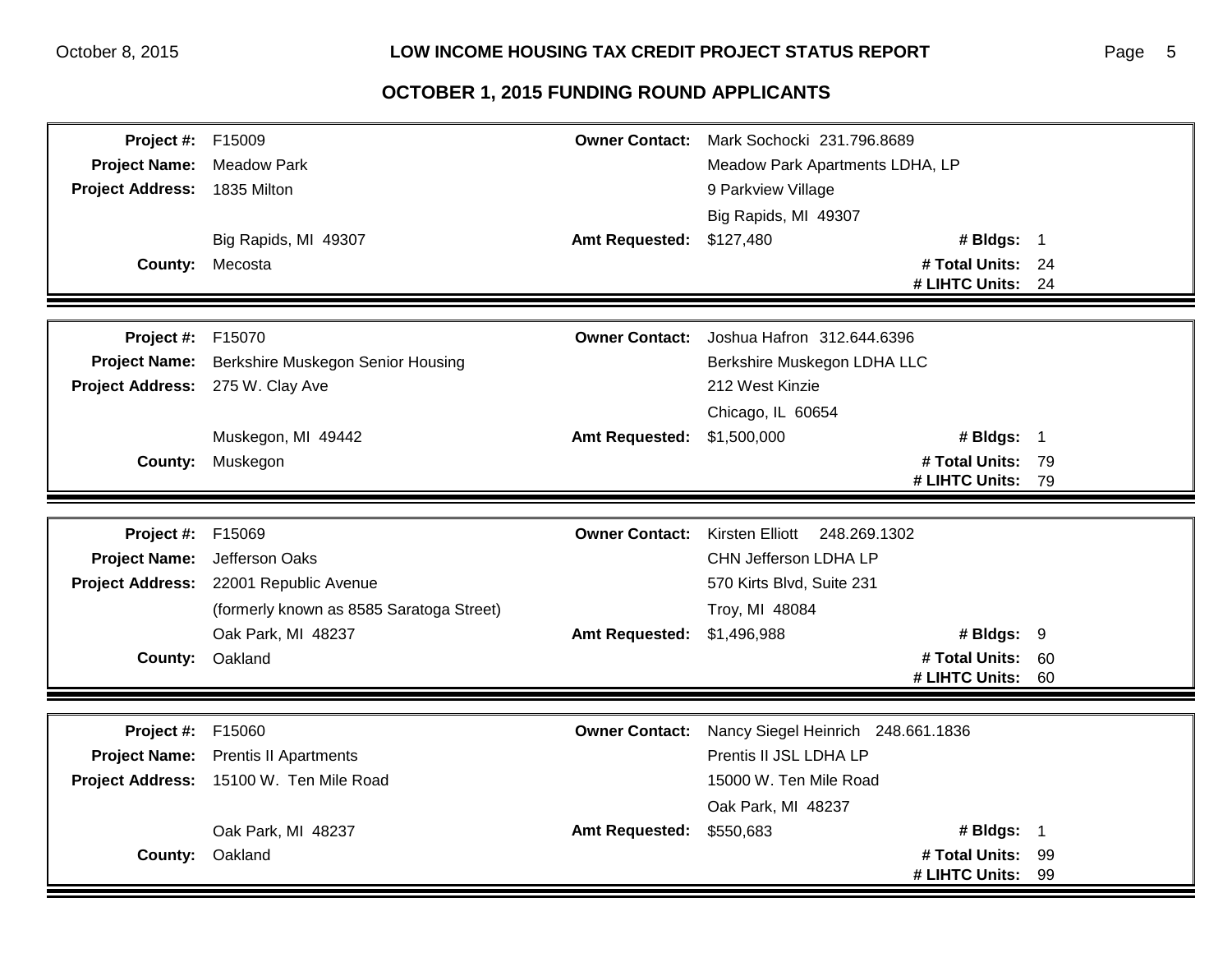| <b>Project #: F15004</b>        |                                           |                       | Owner Contact: Kirsten Elliott 248.269.1302 |                   |    |
|---------------------------------|-------------------------------------------|-----------------------|---------------------------------------------|-------------------|----|
| <b>Project Name:</b>            | Unity Park Rentals II                     |                       | CHN Unity Park II LDHA LP                   |                   |    |
| Project Address: 333 Auburn Ave |                                           |                       | 570 Kirts Blvd, Suite 231                   |                   |    |
|                                 |                                           |                       | Troy, MI 48084                              |                   |    |
|                                 | Pontiac, MI 48342                         | <b>Amt Requested:</b> | \$280,592                                   | # Bldgs: 12       |    |
|                                 | County: Oakland                           |                       |                                             | # Total Units: 12 |    |
|                                 |                                           |                       |                                             | # LIHTC Units:    | 12 |
|                                 |                                           |                       |                                             |                   |    |
| Project #:                      | F15068                                    | <b>Owner Contact:</b> | Tim Hovey<br>517.669.6024                   |                   |    |
| <b>Project Name:</b>            | <b>Woodland Place</b>                     |                       | Woodland Place LDHA LLC                     |                   |    |
| <b>Project Address:</b>         | <b>Water Street</b>                       |                       | 11673 Hidden Spring Trail                   |                   |    |
|                                 |                                           |                       | DeWitt, MI 48820                            |                   |    |
|                                 | Hart, MI 49420                            | <b>Amt Requested:</b> | \$364,733                                   | # Bldgs: $4$      |    |
| County: Oceana                  |                                           |                       |                                             | # Total Units: 24 |    |
|                                 |                                           |                       |                                             | # LIHTC Units: 24 |    |
|                                 |                                           |                       |                                             |                   |    |
| <b>Project #: F15057</b>        |                                           | <b>Owner Contact:</b> | Gary L. DeShano                             | 989.426.2521      |    |
| <b>Project Name:</b>            | Sheldon Place IV                          |                       | Gaylord IV LDHA LP                          |                   |    |
|                                 | Project Address: 831 W. Sheldon Street    |                       | 325 Commerce Court                          |                   |    |
|                                 |                                           |                       | Gladwin, MI 48624                           |                   |    |
|                                 | Gaylord, MI 49735                         | <b>Amt Requested:</b> | \$357,684                                   | # Bldgs: $1$      |    |
| County: Otsego                  |                                           |                       |                                             | # Total Units: 32 |    |
|                                 |                                           |                       |                                             | # LIHTC Units: 32 |    |
|                                 |                                           |                       |                                             |                   |    |
| Project #:                      | F15072                                    | <b>Owner Contact:</b> | Jeffrey F. Gates 248.921.8112               |                   |    |
|                                 | Project Name: Greenwood Apartments        |                       | TJ Greenwood LDHA LP                        |                   |    |
|                                 | Project Address: 1055 & 1065 North Street |                       | 605 South Capitol Avenue                    |                   |    |
|                                 |                                           |                       | Lansing, MI 48933                           |                   |    |
|                                 | Owosso, MI 48867                          | <b>Amt Requested:</b> | \$277,024                                   | # Bldgs: 2        |    |
| <b>County:</b>                  | Shiawassee                                |                       |                                             | # Total Units:    | 48 |
|                                 |                                           |                       |                                             | # LIHTC Units:    | 48 |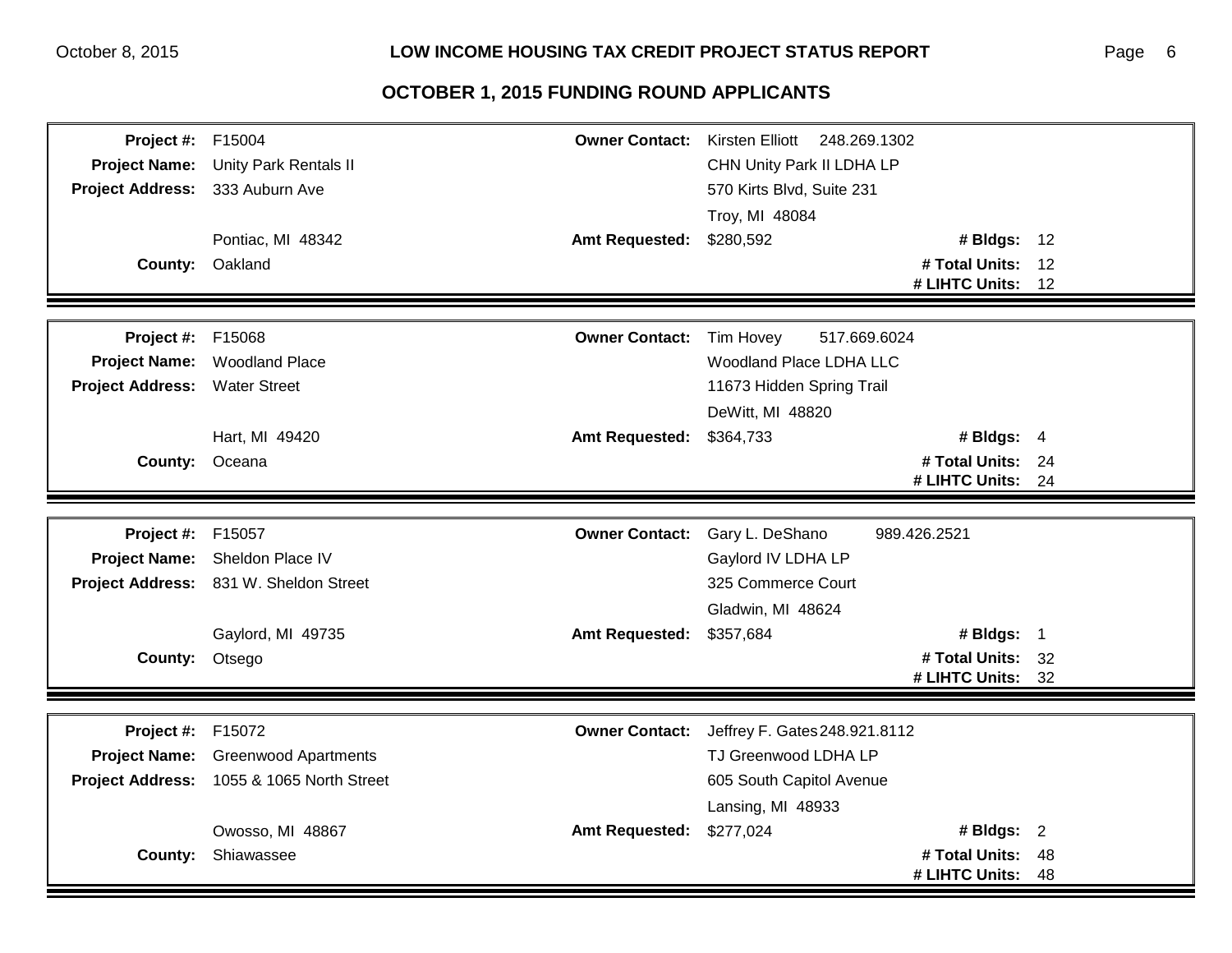| <b>Project #: F15027</b> |                                             | <b>Owner Contact:</b>    | David Cooper, Jr.                 | 614.396.3200      |    |
|--------------------------|---------------------------------------------|--------------------------|-----------------------------------|-------------------|----|
|                          | Project Name: Woda Decatur Downs            |                          | Woda Decatur Downs LDHA LP        |                   |    |
|                          | Project Address: 409 East Edgar Bergen Blvd |                          | 229 Huber Village Blvd, Suite 100 |                   |    |
|                          |                                             |                          | Westerville, OH 43081             |                   |    |
|                          | Decatur, MI 49045                           | <b>Amt Requested:</b>    | \$346,376                         | # Bldgs: 6        |    |
|                          | <b>County:</b> Van Buren                    |                          |                                   | # Total Units: 48 |    |
|                          |                                             |                          |                                   | # LIHTC Units:    | 48 |
|                          |                                             |                          |                                   |                   |    |
| Project #:               | F15028                                      | <b>Owner Contact:</b>    | David Cooper, Jr.                 | 614.396.3200      |    |
|                          | Project Name: Woda Lawrence Downs           |                          | Woda Lawrence Downs LDHA LP       |                   |    |
|                          | Project Address: 595 South Paw Paw Street   |                          | 229 Huber Village Blvd, Suite 100 |                   |    |
|                          |                                             |                          | Westerville, OH 43081             |                   |    |
|                          | Lawrence, MI 49064                          | <b>Amt Requested:</b>    | \$348,360                         | # Bldgs: $6$      |    |
|                          | <b>County:</b> Van Buren                    |                          |                                   | # Total Units: 48 |    |
|                          |                                             |                          |                                   | # LIHTC Units:    | 48 |
|                          |                                             |                          |                                   |                   |    |
| Project #:               | F15071                                      | <b>Owner Contact:</b>    | Jeffrey F. Gates 248.921.8112     |                   |    |
| <b>Project Name:</b>     | <b>Vintage Court Apartments</b>             |                          | TJ Vintage Court LDHA LP          |                   |    |
| <b>Project Address:</b>  | 401 Orchard Street                          |                          | 605 South Capitol Avenue          |                   |    |
|                          |                                             |                          | Lansing, MI 48933                 |                   |    |
|                          | Lawton, MI 49065                            | Amt Requested: \$137,648 |                                   | # Bldgs: 1        |    |
|                          | <b>County:</b> Van Buren                    |                          |                                   | # Total Units: 24 |    |
|                          |                                             |                          |                                   | # LIHTC Units: 24 |    |
|                          |                                             |                          |                                   |                   |    |
| Project #:               | F15081                                      | <b>Owner Contact:</b>    | Patricia Winston                  | 269.657.4776      |    |
| <b>Project Name:</b>     | <b>Miller Court Senior Apartments</b>       |                          | Miller Court LDHA LLC             |                   |    |
| <b>Project Address:</b>  | 205 Miller Court                            |                          | 205 Miller Court                  |                   |    |
|                          |                                             |                          | Paw Paw, MI 49079                 |                   |    |
|                          | Paw Paw, MI 49079                           | <b>Amt Requested:</b>    | \$525,084                         | # Bldgs: $2$      |    |
|                          | County: Van Buren                           |                          |                                   | # Total Units: 81 |    |
|                          |                                             |                          |                                   | # LIHTC Units: 81 |    |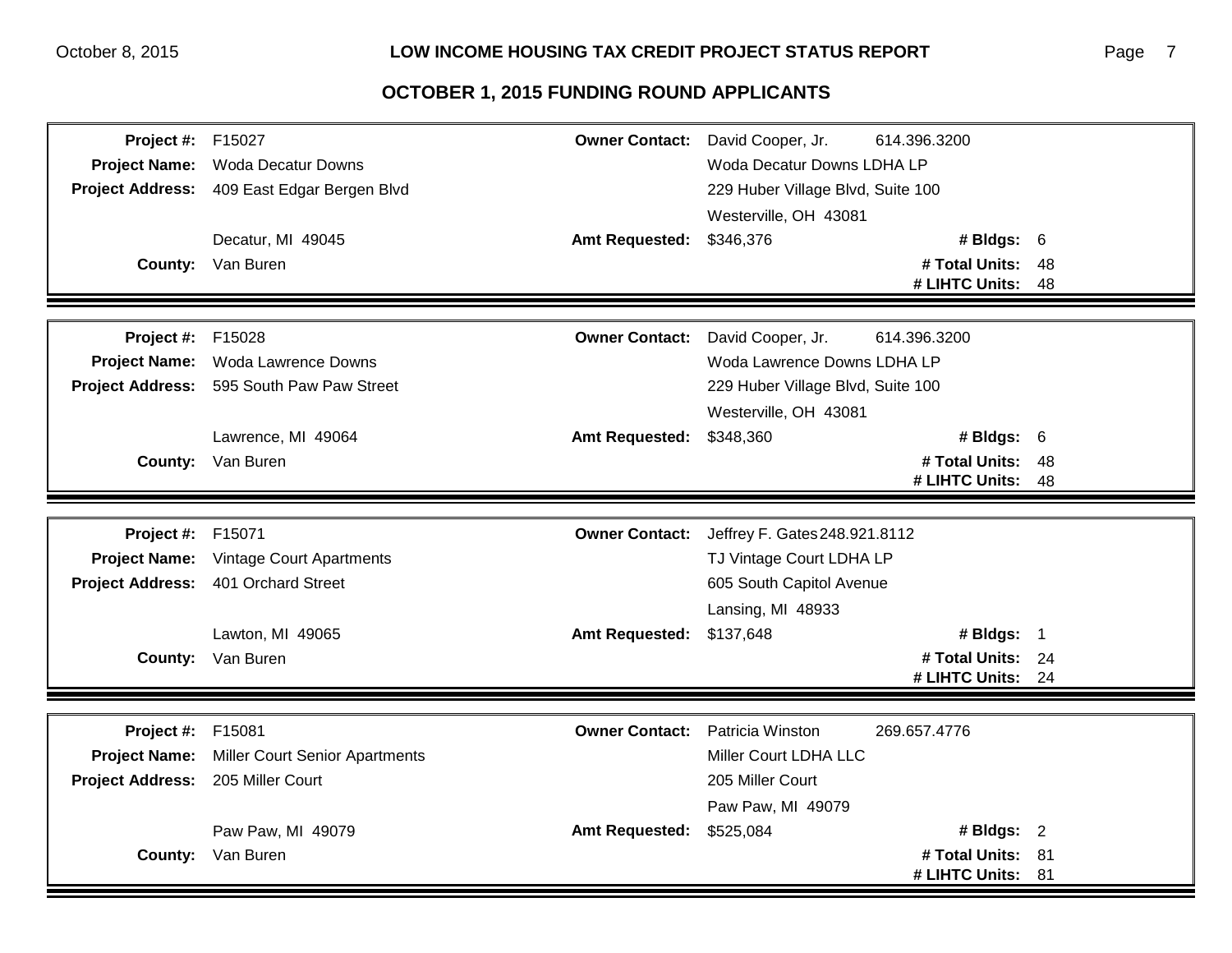| Project #: F15059        |                                                               | <b>Owner Contact:</b>      | Jennifer Hall<br>734.794.6721                 |          |
|--------------------------|---------------------------------------------------------------|----------------------------|-----------------------------------------------|----------|
| <b>Project Name:</b>     | <b>Swift Lane</b>                                             |                            | Swift Lane LDHA LP                            |          |
|                          | Project Address: 3401 and 3451-3457 Platt Road                |                            | 727 Miller Avenue                             |          |
|                          | and 1520 White Street                                         |                            | Ann Arbor, MI 48103                           |          |
|                          | Ann Arbor, MI 48104                                           | Amt Requested: \$1,330,000 | # Bldgs: $5$                                  |          |
|                          | <b>County: Washtenaw</b>                                      |                            | # Total Units: 64                             |          |
|                          |                                                               |                            | # LIHTC Units:                                | - 64     |
|                          |                                                               |                            |                                               |          |
| <b>Project #: F15061</b> |                                                               | <b>Owner Contact:</b>      | <b>Steven Rosenthal</b><br>313.373.7900       |          |
|                          | Project Name: 28 West Grand River                             |                            | 28 Grand River LDHA LLC                       |          |
|                          | Project Address: 28 W. Grand River Avenue                     |                            | One Campus Martius Park, 1066 Woodward Avenue |          |
|                          |                                                               |                            | Detroit, MI 48226                             |          |
|                          | Detroit, MI 48226                                             | <b>Amt Requested:</b>      | \$1,388,955<br># Bldgs: 1                     |          |
| County: Wayne            |                                                               |                            | # Total Units: 85                             |          |
|                          |                                                               |                            | # LIHTC Units: 85                             |          |
|                          |                                                               |                            |                                               |          |
| Project #:               | F15032                                                        | <b>Owner Contact:</b>      | Gerald A. Krueger<br>313.881.8150             |          |
| <b>Project Name:</b>     | <b>Central Towers Apartments</b>                              |                            | Central Towers 2016 LDHA LLC                  |          |
|                          | Project Address: 2520 Central Avenue                          |                            | 20250 Harper Avenue                           |          |
|                          |                                                               |                            | Detroit, MI 48225                             |          |
|                          | Detroit, MI 48209                                             | Amt Requested: \$1,290,837 | # Bldgs: 2                                    |          |
| <b>County: Wayne</b>     |                                                               |                            | # Total Units: 232                            |          |
|                          |                                                               |                            | # LIHTC Units:                                | 232      |
|                          |                                                               |                            |                                               |          |
| <b>Project #: F15036</b> |                                                               | <b>Owner Contact:</b>      | Andrew G. Creamer, Jr. 313.378.1036           |          |
|                          | <b>Project Name:</b> Continental Homes Community              |                            | <b>Continental Homes Nova LDHA LP</b>         |          |
|                          | Project Address: 12836, 12822, 12818 E. Jefferson Ave, et al. |                            | 12801 Kercheval                               |          |
|                          |                                                               |                            | Detroit, MI 48215                             |          |
|                          | Detroit, MI 48215                                             | <b>Amt Requested:</b>      | <b># Bldgs: 18</b><br>\$941,449               |          |
|                          |                                                               |                            |                                               |          |
| County: Wayne            |                                                               |                            | # Total Units:<br># LIHTC Units:              | 46<br>46 |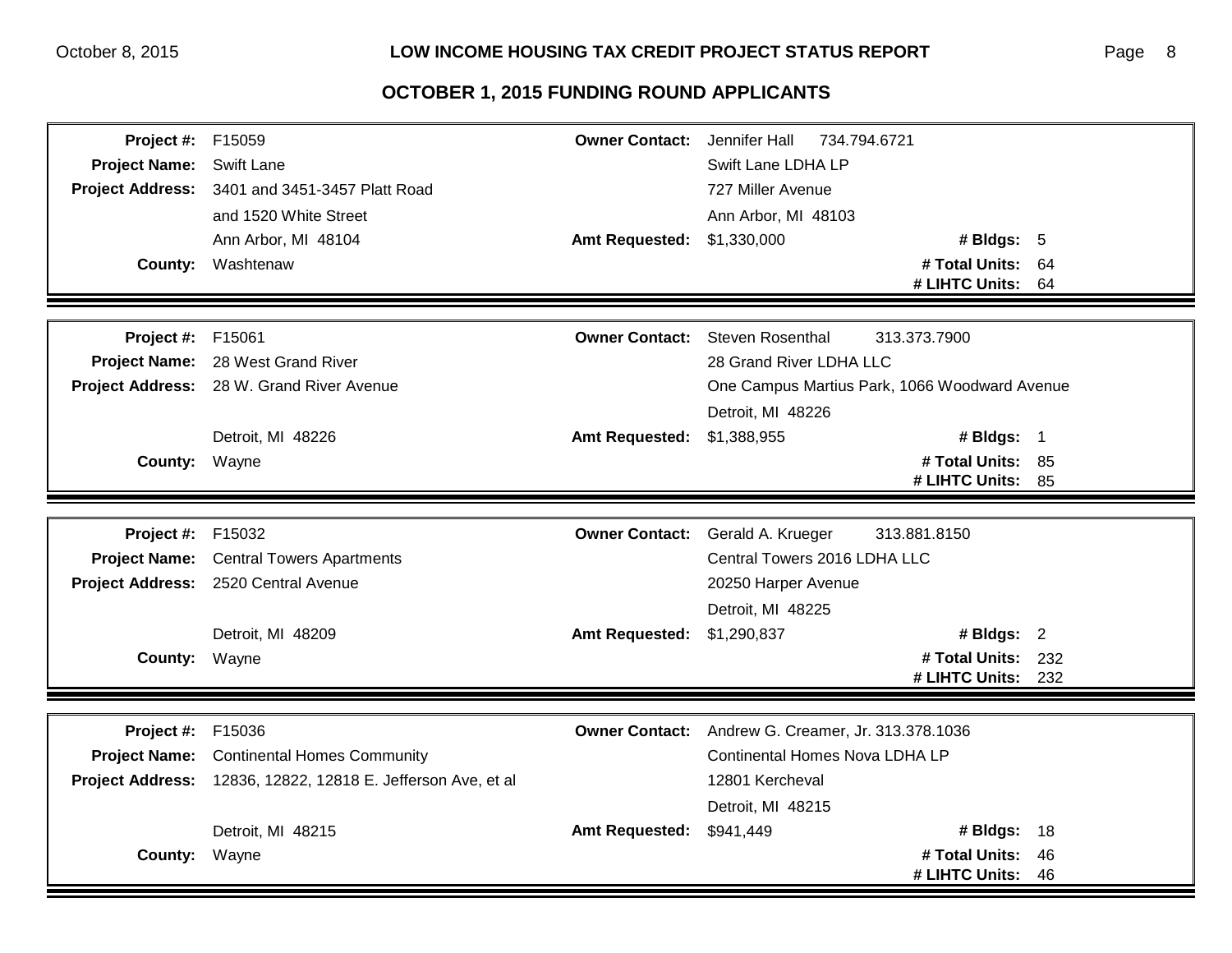| <b>Project #: F15058</b>        |                                                  | <b>Owner Contact:</b> Lori Harris | 518.431.1051                                           |             |
|---------------------------------|--------------------------------------------------|-----------------------------------|--------------------------------------------------------|-------------|
| <b>Project Name:</b>            | <b>Gardenview Estates Phase 5</b>                |                                   | Gardenview Homes X LDHA LLC                            |             |
| Project Address: 16805 Joy Road |                                                  |                                   | 733 Broadway                                           |             |
|                                 |                                                  |                                   | Albany, NY 12207                                       |             |
|                                 | Detroit, MI 48228                                | <b>Amt Requested:</b>             | \$670,000                                              | # Bldgs: 12 |
| County: Wayne                   |                                                  |                                   | # Total Units: 49                                      |             |
|                                 |                                                  |                                   | # LIHTC Units: 39                                      |             |
|                                 |                                                  |                                   |                                                        |             |
| <b>Project #: F15043</b>        |                                                  | <b>Owner Contact:</b>             | John J.F. Thorne<br>313.922.1435                       |             |
|                                 | <b>Project Name:</b> Gratiot Central Commons     |                                   | 9100 Gratiot LDHA, LLC                                 |             |
| Project Address: 9100 Gratiot   |                                                  |                                   | 9200 Gratiot                                           |             |
|                                 |                                                  |                                   | Detroit, MI 48213                                      |             |
|                                 | Detroit, MI 48213                                | <b>Amt Requested:</b>             | # Bldgs: 1<br>\$877,000                                |             |
| County: Wayne                   |                                                  |                                   | # Total Units: 42                                      |             |
|                                 |                                                  |                                   | # LIHTC Units: 42                                      |             |
|                                 |                                                  |                                   |                                                        |             |
| <b>Project #: F15042</b>        |                                                  |                                   | <b>Owner Contact:</b> John J.F. Thorne<br>313.922.1435 |             |
|                                 | Project Name: Gratiot Central Place              |                                   | 9167 Gratiot LDHA, LLC                                 |             |
| Project Address: 9167 Gratiot   |                                                  |                                   | 9200 Gratiot                                           |             |
|                                 |                                                  |                                   | Detroit, MI 48213                                      |             |
|                                 | Detroit, MI 48213                                | Amt Requested: \$521,286          | # Bldgs: 1                                             |             |
| County: Wayne                   |                                                  |                                   | # Total Units: 25                                      |             |
|                                 |                                                  |                                   | # LIHTC Units: 25                                      |             |
|                                 |                                                  |                                   |                                                        |             |
| Project #:                      | F15037                                           | <b>Owner Contact:</b>             | Lisa Johanon<br>313.873.0064                           |             |
|                                 | Project Name: Hazelwood Apartments On Piety Hill |                                   | Hazelwood Apartments on Piety Hill LDHA, LLC           |             |
|                                 | Project Address: 646 and 660 Hazelwood           |                                   | 8840 Second Ave                                        |             |
|                                 |                                                  |                                   | Detroit, MI 48202                                      |             |
|                                 | Detroit, MI 48202                                | <b>Amt Requested:</b>             | # Bldgs: $2$<br>\$954,779                              |             |
| County: Wayne                   |                                                  |                                   | # Total Units: 60                                      |             |
|                                 |                                                  |                                   | # LIHTC Units: 60                                      |             |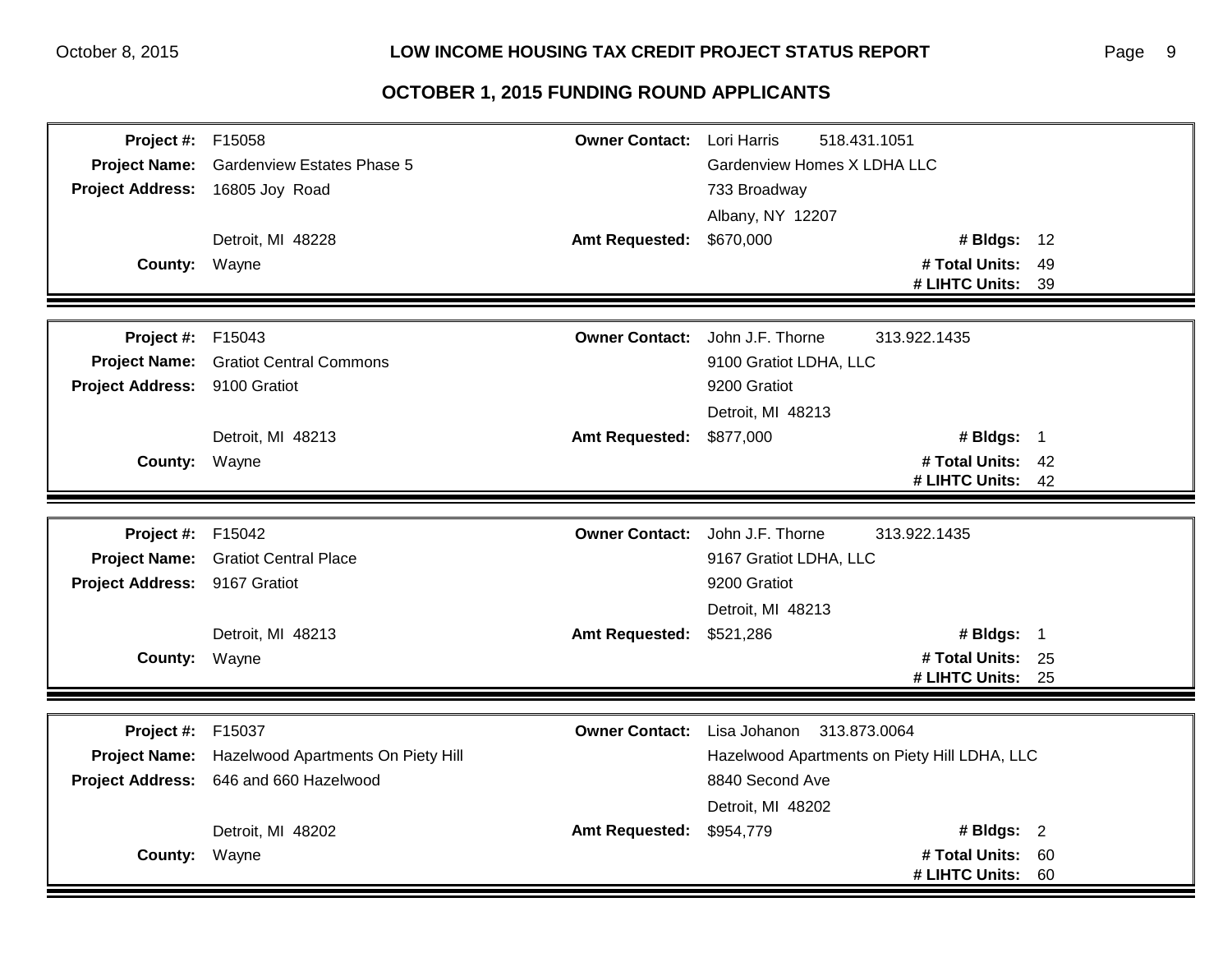| <b>Project #: F15041</b><br><b>Project Name:</b><br><b>Project Address:</b><br>County: | Mack Ashland II<br>Bounded by Mack Avenue south, Alter on the<br>east,<br>Lozier on the north and Manistique on the west<br>Detroit, MI<br>Wayne | <b>Amt Requested:</b> | <b>Owner Contact:</b> Timothy Thorland & Janay Mallett<br>Mack-Ashland II LDHA LP<br>1920 25th Street, Suite A<br>Detroit, MI 48216<br>\$717,043<br># Bldgs: 14<br># Total Units: 28<br># LIHTC Units: | 249.914.5223<br>28 |
|----------------------------------------------------------------------------------------|--------------------------------------------------------------------------------------------------------------------------------------------------|-----------------------|--------------------------------------------------------------------------------------------------------------------------------------------------------------------------------------------------------|--------------------|
| <b>Project #: F15029</b>                                                               |                                                                                                                                                  | <b>Owner Contact:</b> | Irva Faber-Bermudez<br>313.831.3160                                                                                                                                                                    |                    |
|                                                                                        | Project Name: Owen Apartments                                                                                                                    |                       | Owen Apartments LDHA LP                                                                                                                                                                                |                    |
| <b>Project Address:</b>                                                                | 35 Owen                                                                                                                                          |                       | 10 Peterboro                                                                                                                                                                                           |                    |
|                                                                                        |                                                                                                                                                  |                       | Detroit, MI 48201                                                                                                                                                                                      |                    |
|                                                                                        | Detroit, MI 48202                                                                                                                                | <b>Amt Requested:</b> | # Bldgs: 1<br>\$589,167                                                                                                                                                                                |                    |
| County: Wayne                                                                          |                                                                                                                                                  |                       | # Total Units: 26<br># LIHTC Units: 26                                                                                                                                                                 |                    |
|                                                                                        |                                                                                                                                                  |                       |                                                                                                                                                                                                        |                    |
| Project #:                                                                             | F15062                                                                                                                                           |                       | <b>Owner Contact:</b> Tammera Bollman<br>734.678.3608                                                                                                                                                  |                    |
| <b>Project Name:</b>                                                                   | <b>Restoration Towers</b>                                                                                                                        |                       | <b>Restoration Towers LDHA LP</b>                                                                                                                                                                      |                    |
|                                                                                        | Project Address: 16651 Lahser Road                                                                                                               |                       | 16651 Lahser Road                                                                                                                                                                                      |                    |
|                                                                                        | aka 22070 Ulster Street                                                                                                                          |                       | Detroit, MI 48219                                                                                                                                                                                      |                    |
|                                                                                        | Detroit, MI 48219                                                                                                                                | <b>Amt Requested:</b> | # Bldgs: 1<br>\$803,127                                                                                                                                                                                |                    |
| County: Wayne                                                                          |                                                                                                                                                  |                       | # Total Units: 147<br># LIHTC Units:                                                                                                                                                                   | 147                |
|                                                                                        |                                                                                                                                                  |                       |                                                                                                                                                                                                        |                    |
| Project #:                                                                             | F15079                                                                                                                                           | <b>Owner Contact:</b> | 313.881.8150<br>Gerald A. Krueger                                                                                                                                                                      |                    |
| <b>Project Name:</b>                                                                   | Ryan Court Apartments - Phase II                                                                                                                 |                       | Ryan Court II 2015 LDHA LLC                                                                                                                                                                            |                    |
| <b>Project Address:</b>                                                                | 2257 Ewald Circle                                                                                                                                |                       | 20250 Harper Avenue                                                                                                                                                                                    |                    |
|                                                                                        |                                                                                                                                                  |                       | Detroit, MI 48225                                                                                                                                                                                      |                    |
|                                                                                        | Detroit, MI 48238                                                                                                                                | <b>Amt Requested:</b> | \$1,268,000<br># Bldgs: 9                                                                                                                                                                              |                    |
| County: Wayne                                                                          |                                                                                                                                                  |                       | # Total Units: 85<br># LIHTC Units:                                                                                                                                                                    | -85                |